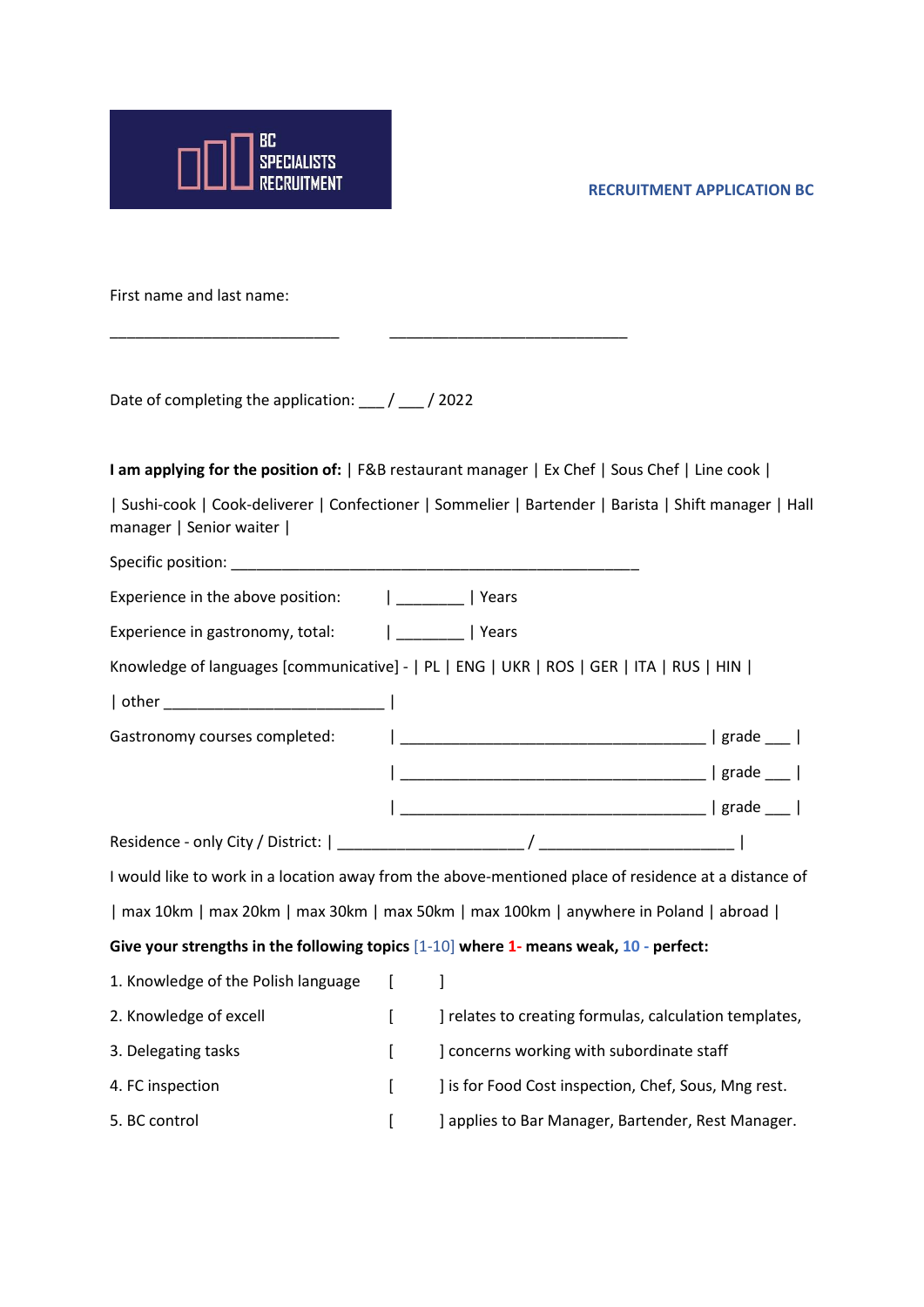6. Control of losses and the condition of the warehouse.

|                                                                                                           | ſ        | ] applies to the Chef, Bar Chef, Restaurant Mng                                                    |  |
|-----------------------------------------------------------------------------------------------------------|----------|----------------------------------------------------------------------------------------------------|--|
| 7. Creating organizational structures.                                                                    | t        | ] applies to Chefs and Restaurant Manager                                                          |  |
| 8. Conducting internal training                                                                           | ſ        | ] ability to conduct job training                                                                  |  |
| 9. Create product orders.                                                                                 | L        | ] market research, price control, networking                                                       |  |
| 10. Team work time control<br>(graphics)                                                                  | ſ        | ] applies to the Chef, Sous Chef, Rest Manager                                                     |  |
| 11. Tolerance, atmosphere at work                                                                         | $\Gamma$ | ] building a positive atmosphere at work                                                           |  |
| 12. My willingness to change job                                                                          | ſ        | ] subject to the current notice period                                                             |  |
|                                                                                                           |          | My shortest employment period during my professional career was:   _____   months                  |  |
|                                                                                                           |          | My longest employment time during my professional career was:   ____   years                       |  |
|                                                                                                           |          |                                                                                                    |  |
|                                                                                                           |          | I allow the commencement of cooperation with a new Employer / Business Partner under:              |  |
| employment contract     commission contracts   B2B manager contract                                       |          |                                                                                                    |  |
|                                                                                                           |          |                                                                                                    |  |
| My financial expectations in the new workplace - monthly:                                                 |          | _______________   PLN net                                                                          |  |
|                                                                                                           |          | ___________________   PLN net<br>- per hour:                                                       |  |
|                                                                                                           |          | I plan to start work in the new location on time:   specified   undefined   by contract   seasonal |  |
| $ $ _________ / 2022   - to $ $ __________  <br>If specified, please specify period of availability: from |          |                                                                                                    |  |
| Minimum planned period of employment in the new location:   ____________________ months                   |          |                                                                                                    |  |
| At the moment I am actively working (employed):   YES   NO                                                |          |                                                                                                    |  |
|                                                                                                           |          | The notice period at my current place of employment is $ $ __   weeks / months                     |  |
|                                                                                                           |          | It declares its availability in the new workplace from: $\vert$ _______   ______   _______         |  |
|                                                                                                           |          | All the above-mentioned information and data are entered by me personally and truthfully.          |  |
| I have a valid work permit in the territory of the Republic of Poland valid until:                        |          |                                                                                                    |  |
|                                                                                                           |          |                                                                                                    |  |
|                                                                                                           |          |                                                                                                    |  |
|                                                                                                           |          |                                                                                                    |  |

\_\_\_\_\_\_\_\_\_\_\_\_\_\_\_\_\_\_\_\_\_\_\_\_\_\_\_\_\_\_\_\_\_\_\_\_\_\_\_\_\_\_\_\_\_\_\_\_\_\_\_\_\_\_ DATE | \_\_\_\_\_\_ | \_\_\_\_\_ | \_\_\_\_\_\_ |

/ Candidate's signature /